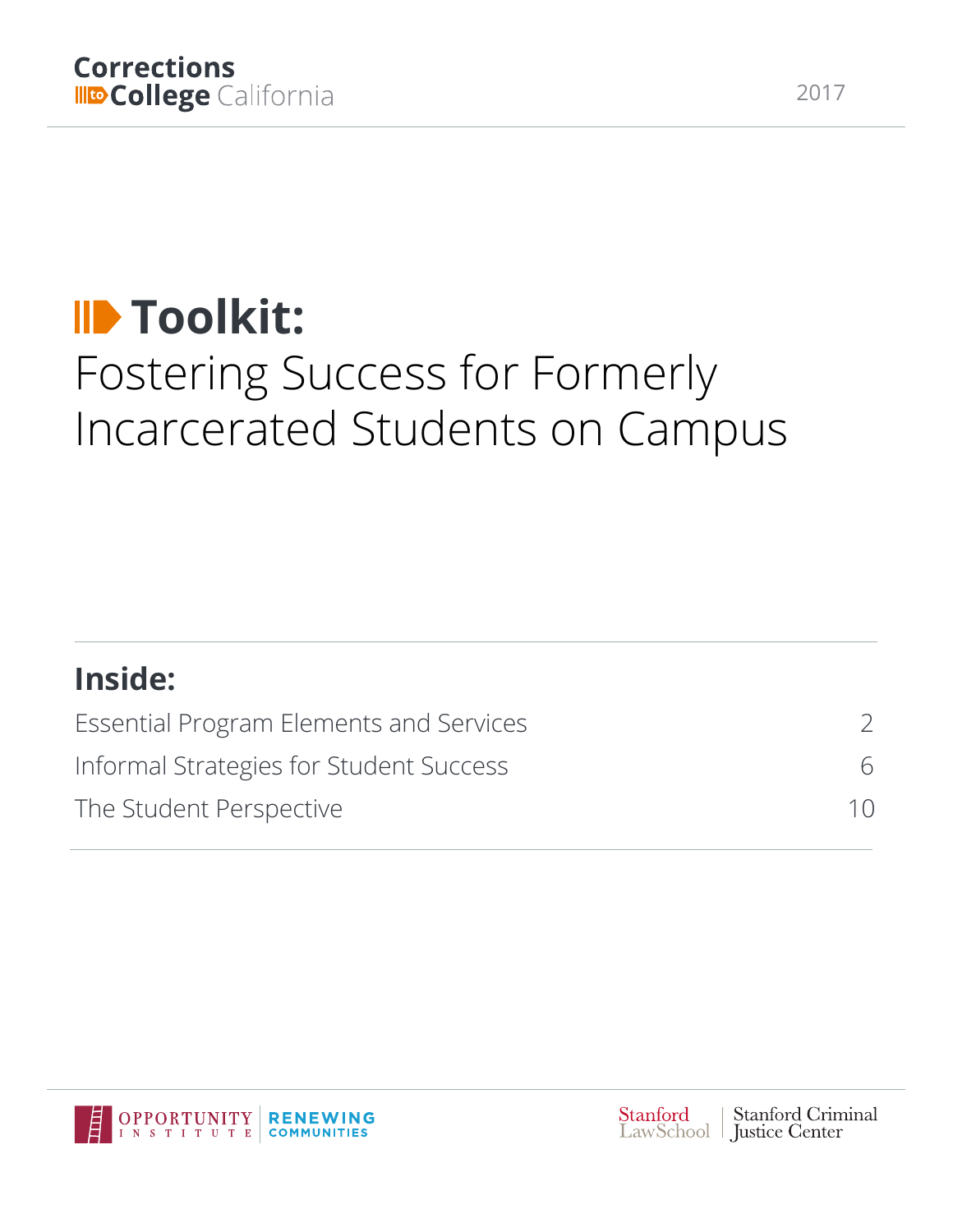## Fostering Success for Formerly Incarcerated Students on Campus **ID Essential Program Elements and Services**

Formerly incarcerated college students – like all students – are often managing challenges that can compromise their ability to persist through to credential or degree, but promising practices that support them in their matriculation and graduation goals can be found throughout California's public colleges and universities. Programs supporting these students vary in their structure, funding streams, and staffing patterns, but they share a commitment to addressing students' academic and non-academic needs, and to partnering with campus offices and/or external agencies that can lend critical support.

If your college or university is considering launching a program to assist formerly incarcerated students, consider incorporating these essential elements and services:

### **ID Key Program Elements**

#### **Staff with a program director or coordinator who has personal experience with the criminal justice system**

- Ideally, the program director or coordinator will be formerly incarcerated. First person experience builds important rapport between the program and students. The person can also be a consistent voice mitigating potential concerns of college personnel about formerly incarcerated students.
- The director or coordinator should be able to devote sufficient time to ensure student and programmatic success. This usually requires it to be a full-time position.
- Programs often include a program director, administrative support, and affiliated faculty.
- All staff must be able to navigate important relationships with campus departments and external partners.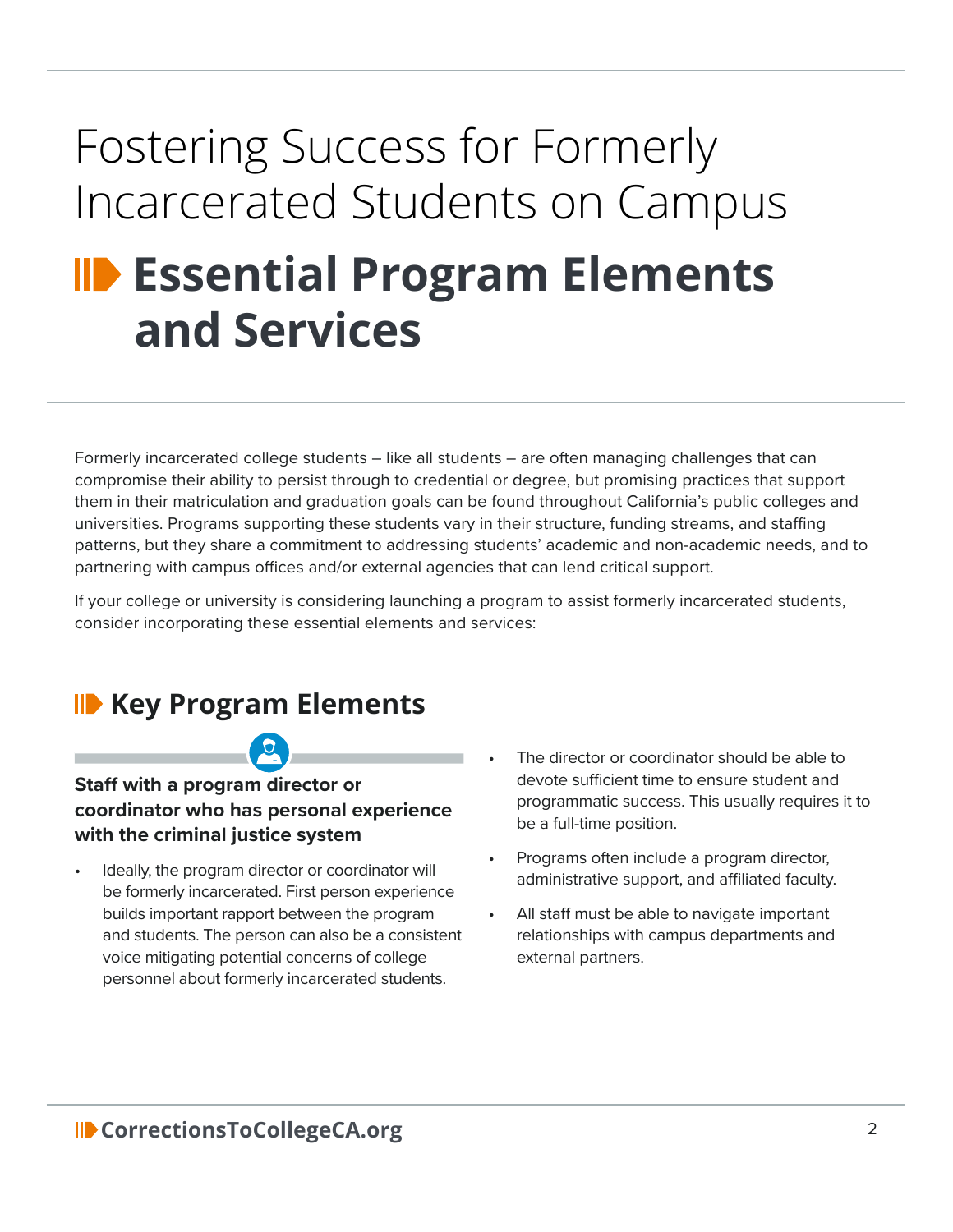**Be an officially recognized campus program with a dedicated central campus location with meeting space, mailing address, and phone number**

- Having a place on campus where current and prospective students can gather and meet on a regular basis builds community and fosters informal mentoring relationships, which positively affects persistence and completion.
- The program should secure status that allows it to reserve rooms for meetings, training sessions, and other events.



#### **Build support and competency from a broad range of college stakeholders**

- Developing broad-based buy-in may take time, but it is critical to long-term success as the program will need to respond to changes in campus leadership.
- Programs should have at least one tenured faculty champion who is active in the Academic Senate. A faculty board of advisors and/ or a campus team committed to advocating for the program and representing it with the President, Vice Presidents, Deans, and other administrators can also be valuable.
- Support from top administration is critical. A job of the program director and faculty champion should be to educate campus administration about the program, introduce administrators and others to student participants, and build that support.
- Programs should identify friendly staff in admissions, financial aid, counseling, and student services, and guide student participants towards those staff.

Faculty and other staff should be provided with professional development to enable them to effectively serve formerly incarcerated students, including addressing trauma arising from incarceration and educating them about the unique barriers created by a criminal record, particularly employment and licensing bars.

### **Offer and make accessible a range of student supports to address academic and non-academic needs**

- Programs should be intentional about their process for student advising, class planning, course registration, tutoring, and other academic needs that are critical for student success. Programs may connect students with these services rather than provide them directly, but it can be effective to establish personally tailored tutoring for students in need. Without intentionality in the program model, formerly incarcerated students may fail to seek out these services on their own, negatively impacting their persistence and completion.
- Non-academic needs such as housing, transportation and assistance in interacting with probation and parole can similarly be addressed through on- and off-campus partnerships. Formerly incarcerated students may also have mental health needs that can interfere with their academic progress. Program leadership should be aware of these potential student needs and viable partners who can assist in addressing them, and should actively engage student participants in identifying and addressing those needs.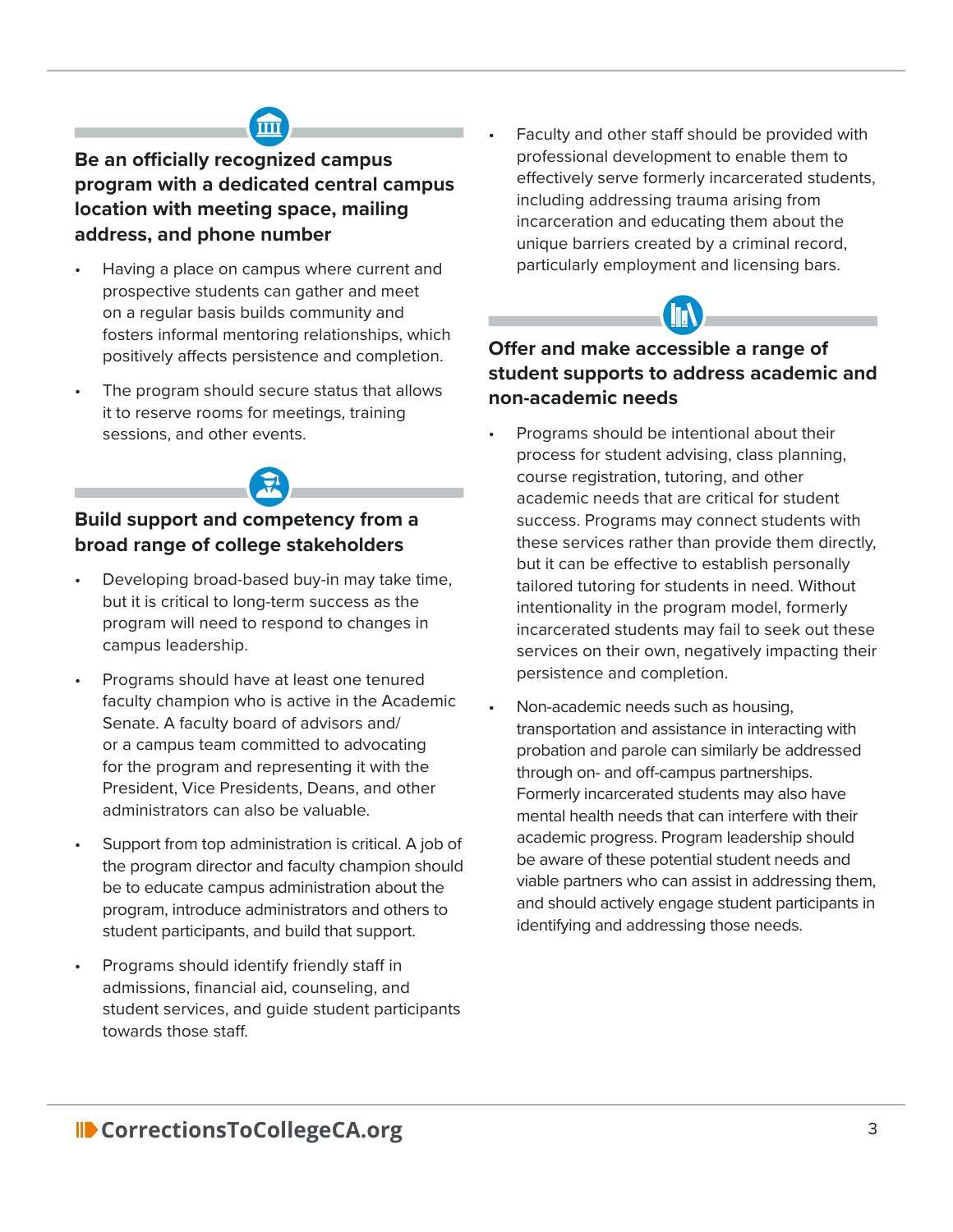### **Foster formerly incarcerated peer mentors, either through structured peer support with other formerly incarcerated students, or by creating time and space for students to connect with and support each other**

Being able to relate to and glean lessons from other formerly incarcerated students can have a much greater positive impact on the student than interactions with campus staff who do not share the student's prior experience.



#### **Develop and maintain strong relationships with external partners**

Seek out a range of partners, including the local jail, probation department and parole agency, nearby colleges and universities, and reentry service providers that can assist students with housing, legal services, and other needs.

#### **Leverage a range of available funding sources to support the program**

• Funding could come from Student Equity, SSSP, EOPS, AEBG, and Strong Workforce Funds.

### **Be able to provide or connect students with direct student financial support for critical needs**

• These needs include books, transportation, meals, supplies, and application and test fees.

### **ID Key Program Services**

Provide services directly or partner with other campus offices to ensure that students receive the service.



- Respond to letters and other inquiries.
- Share information about the program with local prisons, jails, community corrections centers, juvenile facilities, and reentry organizations so staff can distribute it to potential students.
- Visit prisons, jails, and detention centers for "Introduction to College" and similar presentations.

#### **Help students apply and matriculate**

- Review transcripts and provide feedback about missing requirements and educational pathways. Students may have taken courses while incarcerated and may need to retrieve transcripts from multiple colleges.
- Help students apply for admission.
- Help students apply for financial aid and programs like EOPS that can provide financial assistance and foster student success.
- Help students enroll and register for courses.
- Offer a "bridge" program introducing students to each other, walking through admission and registration, providing financial planning, honing time management and study skills, and developing familiarity with the campus.
	- $\circ$ If possible, introduce the students to specific friendly contacts across campus including in financial aid and student services.
	- Bridge programs can be two or three days, but successful programs have run up to eight weeks.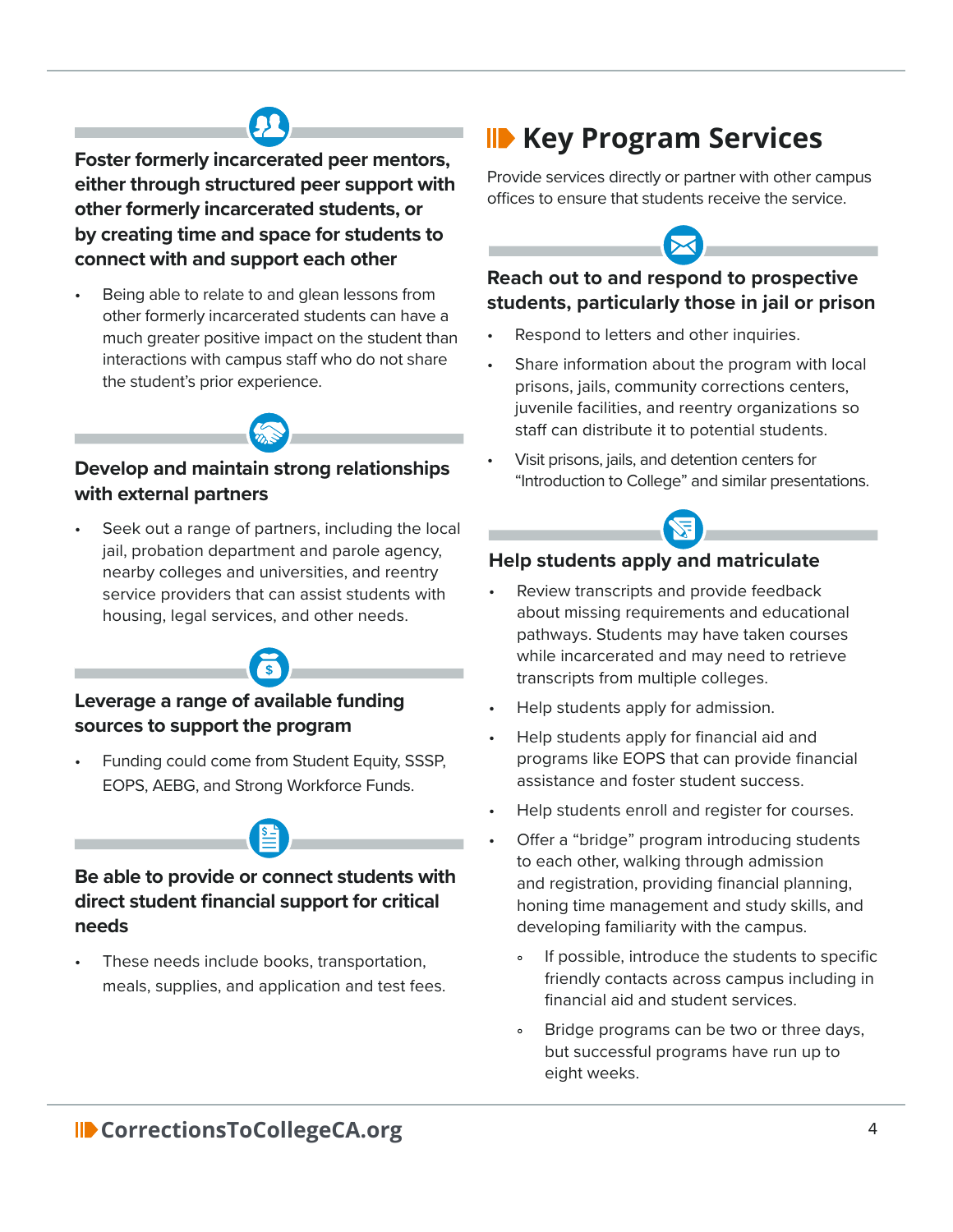

#### **Support students to graduation**

- Build a community with social gatherings, organized events or excursions, and opportunities to connect.
- Publicize the program to reach potential student participants already enrolled on campus.
- Foster the transformative student identity by integrating student participants into campus, including encouraging them to attend sports events, health fairs, speaker presentations, social activities, and campus meetings.
- For students who are interested, encourage them to amplify their voices on campus through student panels and other events.
	- Consider encouraging students to reach out to an organization such as JustLeadershipUSA or the Anti-Recidivism Coalition (ARC) or to get involved in California's formerly incarcerated student network, to develop leadership and speaking skills regarding when and how to tell the story of their incarceration.
	- Encourage students to pursue opportunities for student representation in campus governance or other on-campus groups.
- Help students understand course requirements, especially in their first semester.
- Help students develop study skills and other "soft" skills needed to succeed.
- Connect students to tutoring services.
- Check in with faculty and with parole or probation officers who may be aware of difficulties that a student is facing; advocate for the student if possible and where appropriate.
- Actively reach out to any student participant who has missed class or stopped participating in the program; attempt to find out why the student is struggling and search for a solution.

• Provide connections and referrals to community-based organizations that can assist students with housing, employment, legal and other needs.

**Celebrate success of students and staff, and amplify the positive experiences of student participants**

- Host recognition and celebration events.
- Highlight student success on campus website and in publications.

#### **Be aware of academic and career barriers**

- Make students aware of potential occupational restrictions before they begin their educational path. Students may face occupational restrictions from having a criminal record that can affect their academic and career options. Certain jobs have categorical bans for some kinds of convictions, and others have barriers that can be waived but legal help is generally needed for the waiver process. Forge a strong connection with a legal resource that can provide more specific information to the student.
	- Encourage students to obtain copies of their rap sheet so they can clean up mistakes, apply to seal, and expunge or purge the record where possible. Students should know what is on their record when applying for internships, jobs, certificates, or licenses. Students should also know the dates and specifics of prior convictions so they can adequately answer questions on a job or licensing application. A local legal services provider may be able to help.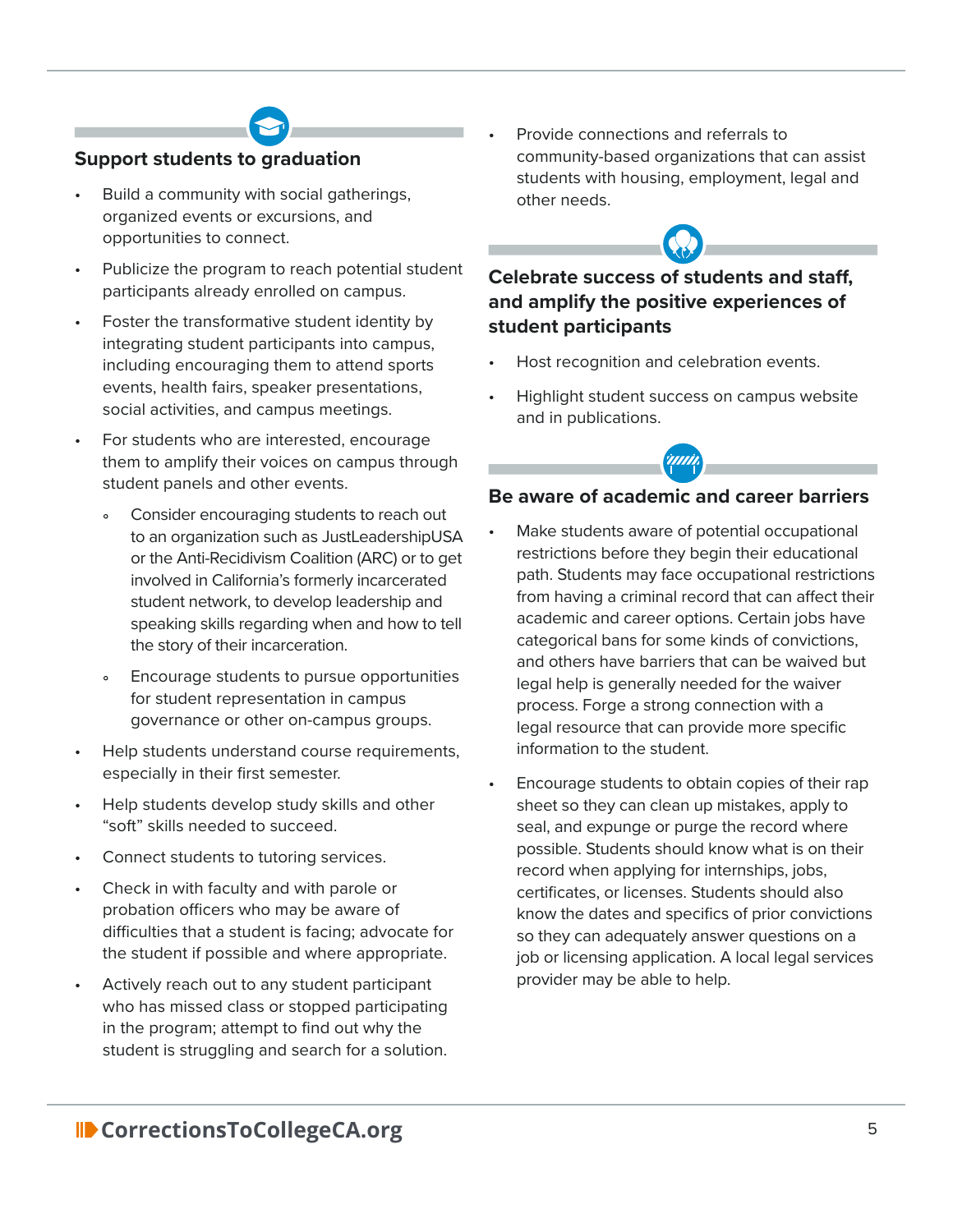## Fostering Success for Formerly Incarcerated Students on Campus  **Informal Strategies for Student Success**

A fully staffed and supported program for formerly incarcerated students is the most effective way to achieve student success.<sup>1</sup> While that program is being built, however, there are ways for faculty, staff, and administrators to create a more supportive campus environment and contribute positively to the academic success of formerly incarcerated students.



#### **Sponsor or Organize a Student Group**

- A formerly incarcerated student group fosters a peer mentor community, which contributes to student persistence and retention. It can also amplify the students' presence on campus, raising awareness amongst leadership.
- The group should seek funds available to campus-based student groups, which generally requires a faculty sponsor and formal registration. The group should also network with faculty, staff and other student groups to learn how additional funds can be accessed.
- A faculty sponsor can assist in navigating administrative procedures and developing campus connections.
- With the students, advocate for the group to have access to a dedicated space on campus where current and prospective students can gather and meet on a regular basis.
- Develop group bylaws; examples can be found in the "Resources" section of CorrectionsToCollegeCA.org.
- Encourage the student group to join the statewide network of formerly incarcerated students. Contact: Danny Murillo, Soros Justice Advocacy Fellow, danny@theopportunityinstitute.org.
- Ask potential student participants about issues that might impact the success of a student group, such as conflicts between certain neighborhoods in your commuity. If these issues exist, the students may prefer to have an informal network, rather than a formal student group.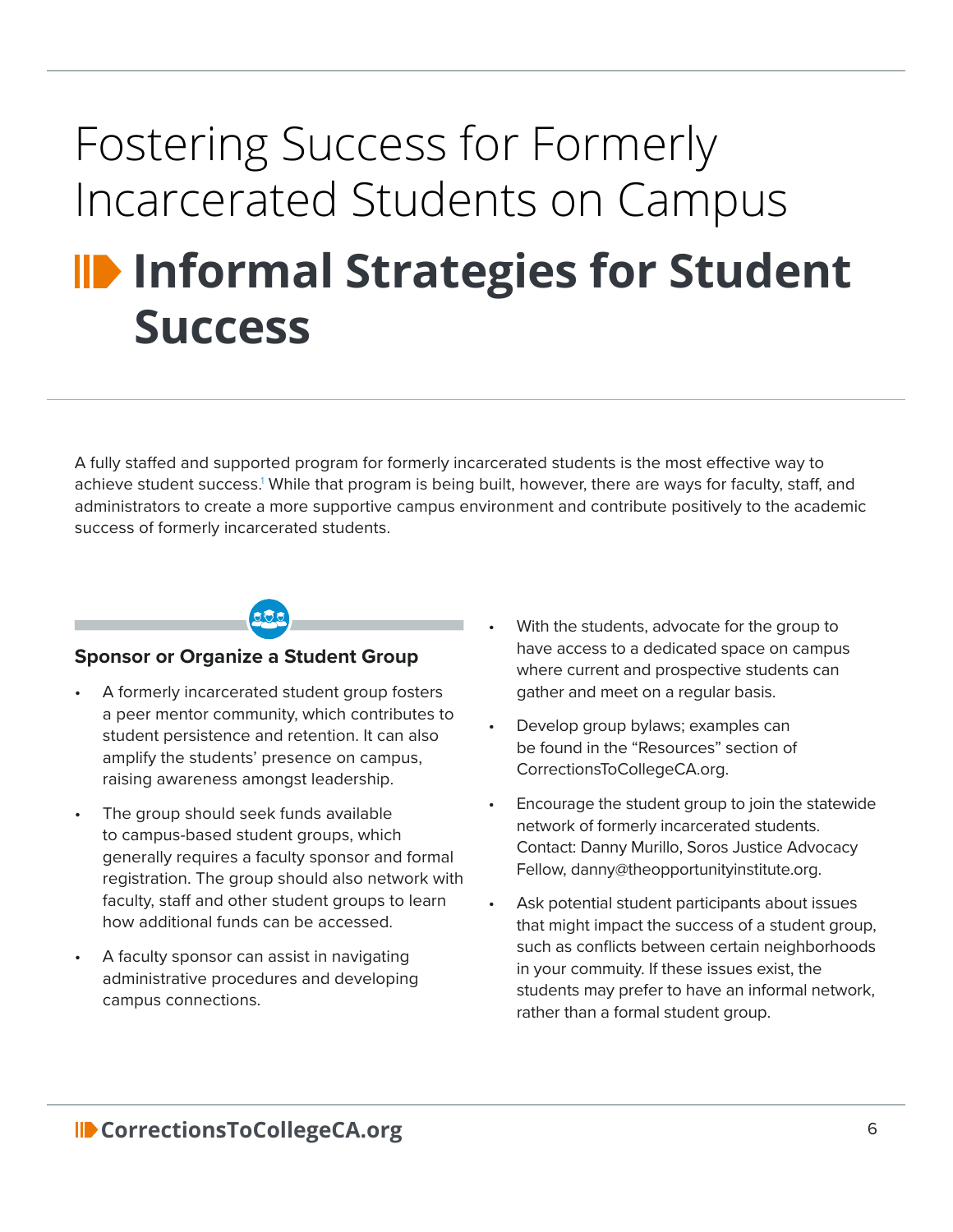

#### **Host a Professional Development or Training Day**

- Organize an event to discuss the importance of supporting formerly incarcerated students and to identify concrete actions that can be taken by attendees to increase student success.
- Open the event to all college faculty, classified staff, and administrators including President and Vice Presidents, EOP/EOPS counselors, adjunct faculty, CTE programs, financial aid, SSSP, Student Equity, AEBG staff.
- Include a student panel to highlight the firstperson needs, experiences, and successes of formerly incarcerated students. Include students currently enrolled at the college, along with students who have transitioned into employment or further education.
- Set a goal of creating a to-do list; attendees should leave with a concrete task for themselves or their office.
- Consider using Student Equity and SSSP funds to support the professional development or training day.
- In addition to identifying concrete actions that will support formerly incarcerated students, consider inviting speakers who can educate attendees about issues that may interfere with the students' academic goals, such as past trauma.



#### **Build a Campus Network**

Identify other campus colleagues who are interested in supporting the success of formerly incarcerated students. The professional development or training day can be a way to meet and network with these allies.

- Reach out to EOP/EOPS counselors and AEBG staff, who can be very helpful in connecting students to a range of resources and who may already be working with formerly incarcerated students.
- Create a working group or regular meeting for the on-campus network to coordinate activities, to ensure that the work is distributed among staff, and to jointly advocate for campus funding to create a full program with permanent staff.



#### **Advocate to Include Formerly Incarcerated Students in the Student Equity Plan**

- The California Community Colleges Chancellor's Office clarified in February 2017 that Student Equity funds can be used to support currently and formerly incarcerated students; see the "Resources" section of CorrectionsToCollegeCA. org.
- As of February 2017, only seven community colleges mention incarcerated or formerly incarcerated students in their equity plans.
- Begin a discussion with the Student Equity Office and campus administration to add formerly incarcerated students to the school's plan.



#### **Publicly Identify Allies of Formerly Incarcerated Students**

- Faculty can indicate their support by making a notation on syllabi such as "My classes and office are safe spaces for formerly incarcerated students."
- Staff members and others can place a "safe space for formerly incarcerated students" sign outside of their office doors.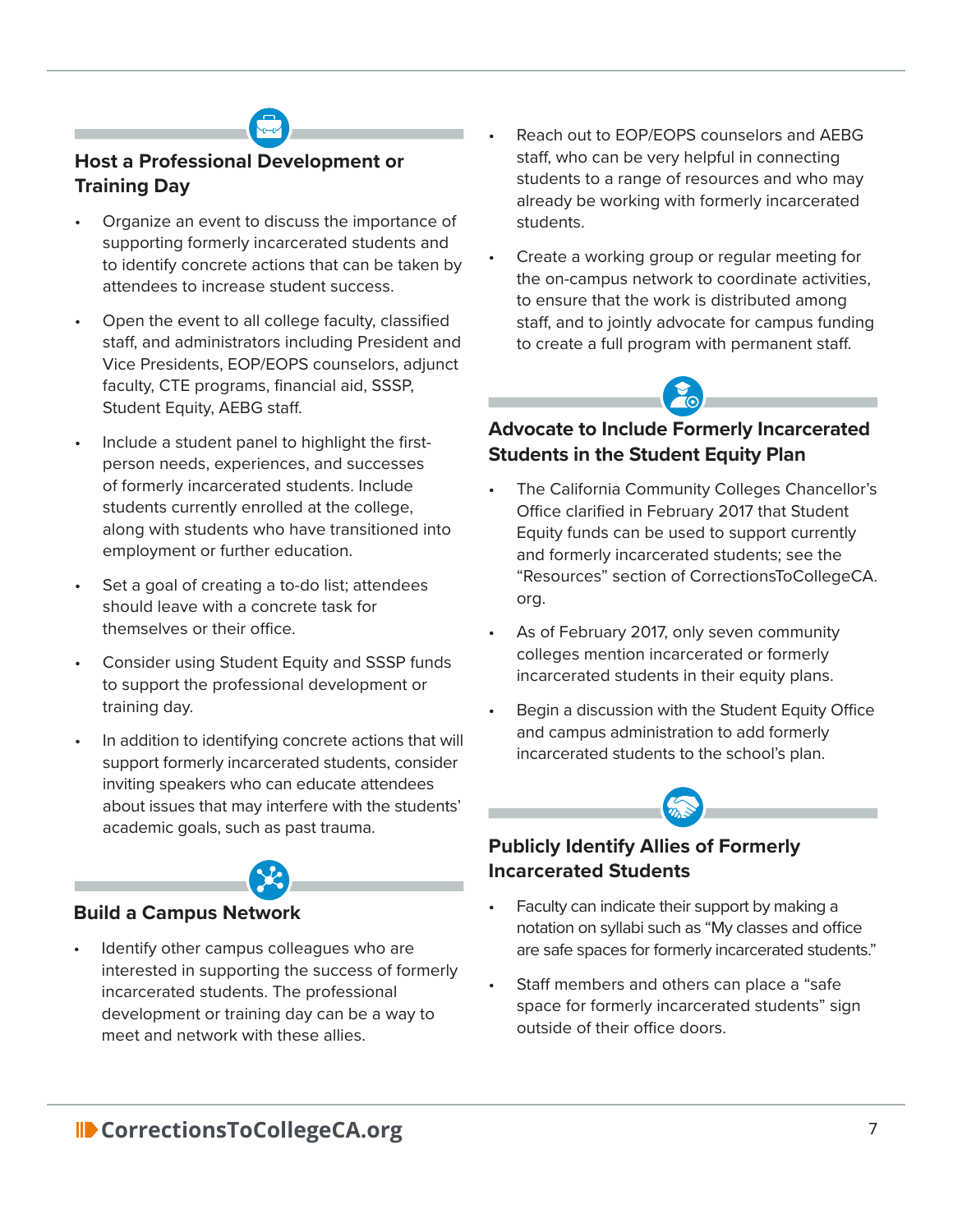

#### **Build a Network of Off-Campus Partners**

- Identify nearby community colleges and fouryear colleges that are already serving formerly incarcerated students.
- Reach out to "feeder" education organizations such as adult schools.
- Connect with criminal justice agencies in the area. This could include the jail, which is run by the county Sheriff and which should have a deputy in charge of programming. It could also include juvenile camps, halls, or detention facilities.
- Connect with community-based organizations that assist formerly incarcerated community members with housing, job placement, and other services.
- These partners can provide resources for formerly incarcerated college students. They can also build pathways to the college and increase student presence and visibility, which may assist with advocacy efforts to secure funding for a fully staffed program.
- A monthly or quarterly meeting to build the network and identify and work towards shared goals can be useful.



#### **Develop a Resource List**

- Develop a document highlighting resources available on campus and in the community for formerly incarcerated students, such as tutoring centers, food banks, housing agencies, and physical and mental health clinics.
- Provide locations and phone numbers for relevant offices on campus and in the community.
- Disseminate the document broadly on campus and to the student group, including in student centers, libraries, main offices, and eateries.
- It may be easier to develop this document in cooperation with the off-campus network, as many of the off-campus partners may already be familiar with the available resources. The student group may also be able to help develop the document.



#### **Raise Awareness with Campus and District Administrators and District Trustees**

- Facilitate meetings between students and senior campus administrators, especially CEOs.
- Draft and present a resolution to regional leadership, the Trustees, the district, and/or the college urging the college to develop a plan to support formerly incarcerated students in reaching their academic goals. In the resolution, identify who should take leadership of the plan. Leadership will differ by college and district but the Chief Student Services Officer is often appropriate.
- If in a district with multiple community colleges, identify a point of contact at the district level.
	- There may be more than one college reaching  $\circ$ out to formerly incarcerated students or the organizations working with those students.
	- A key point of contact at the district level can  $\circ$ organize and coordinate activities amongst the colleges, often through a quarterly meeting.
	- The combined voice of multiple colleges may  $\circ$ more successfully result in financial support for a campus-based staff person who can run a program for formerly incarcerated students.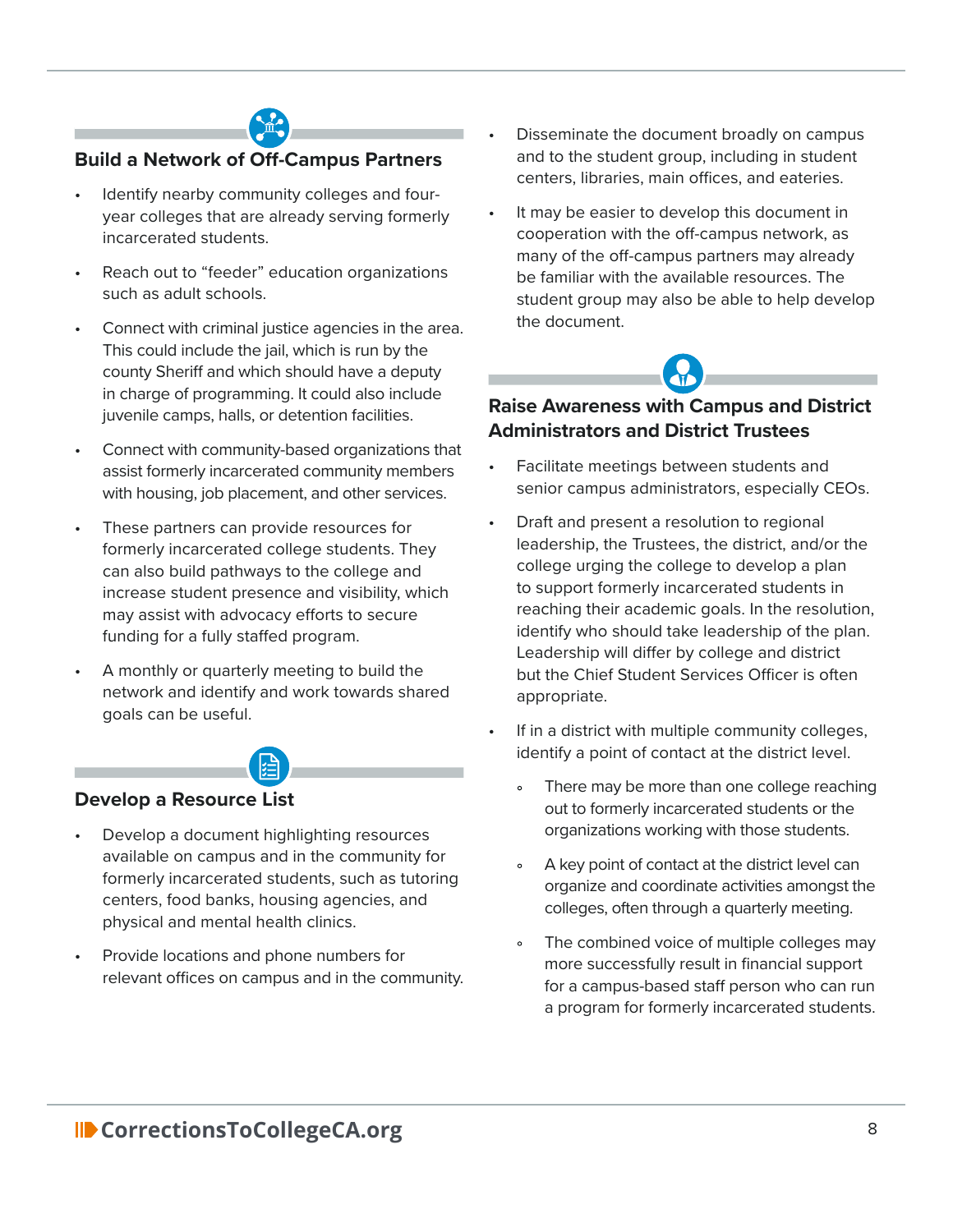

#### **Amplify the Student Voice**

- Sponsor student panels or events with formerly incarcerated student speakers, to educate the campus and community at large about the educational needs and accomplishments of formerly incarcerated students and graduates.
- Host discussions or other events on issues that affect formerly incarcerated students, such as mass incarceration, social justice policy, or racial justice. Include students in the planning and as speakers, where possible and appropriate.
- Help students learn how and when to tell their stories. Encourage students to reach out to organizations such as the Anti-Recidivism Coalition (ARC) or to become involved with California's formerly incarcerated student network, where they can develop leadership skills and learn how and when to share their story of incarceration.
- 1. See *Essential Program Elements and Services* for examples of key program elements and key program services.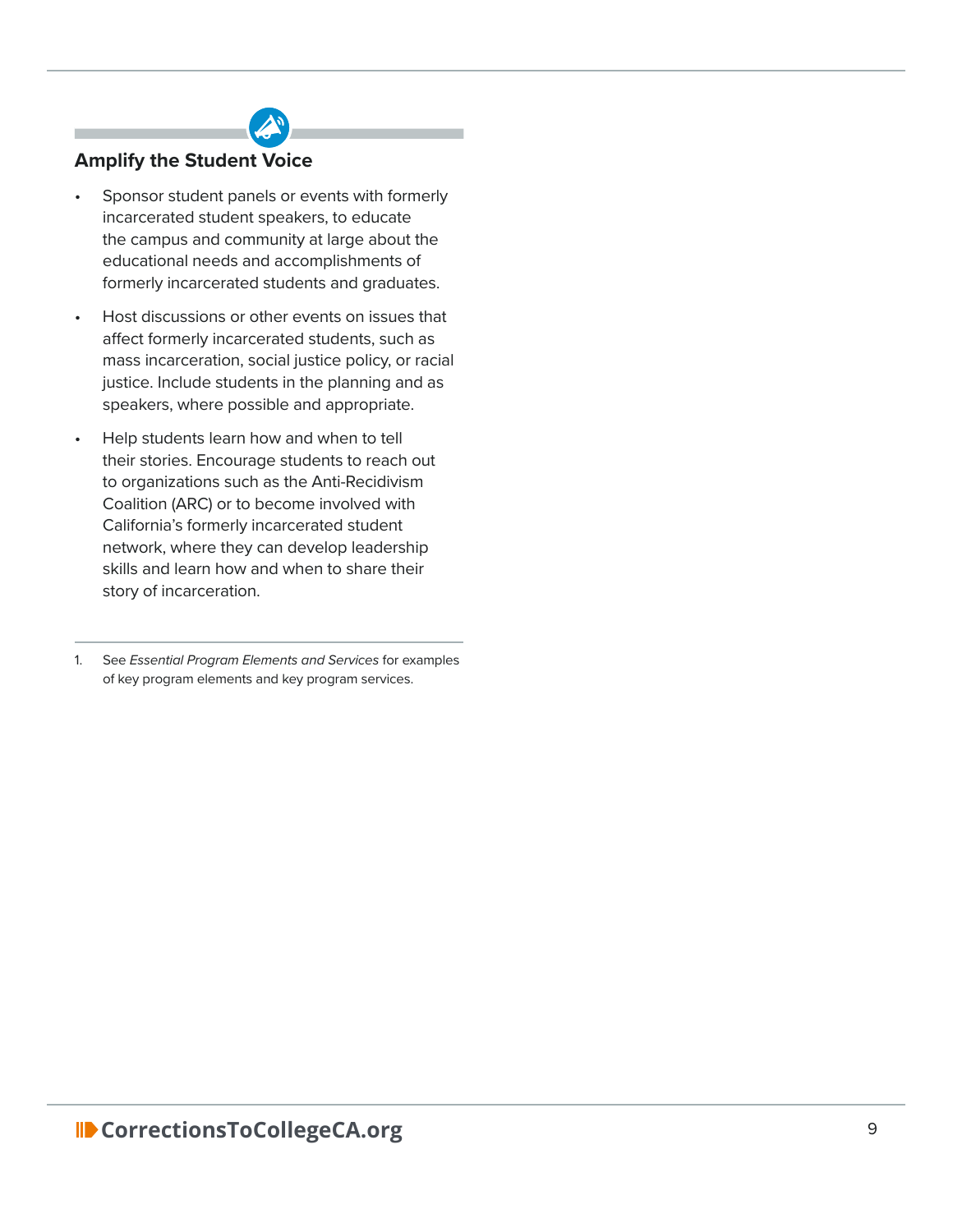# Fostering Success for Formerly Incarcerated Students on Campus **ID** The Student Perspective

Formerly incarcerated college students and graduates across California have shared perspectives about their success on college campuses. **Students want:**

#### **To see themselves as part of the campus community**

- Form a recognized student group
- Be part of the associated student body
- Engage in community service and volunteer work
- Join student cohorts such as Puente, Umoja, and First Year Experience

#### **To receive support for their transition to work**

- Learn and develop work skills
- Create a resume
- Obtain letters of reference
- Think creatively about how to find employment with a limited work history
- Develop financial planning skills

#### **To work with faculty and staff who understand their hurdles, which may include:**

- The need to report to a probation or parole officer
- Probation or parole conditions that may limit their ability to do certain things or go certain places at certain times
- Their need to address the trauma of prior incarceration
- Potentially unsupportive family members or probation or parole officers
- The need for a safe way to share personal information about their criminal history
- Their lack of experience with financial planning
- Struggles with basic needs like housing and transportation that are compounded by barriers arising from having a criminal record
- Debt that likely requires them to work in addition to attending college